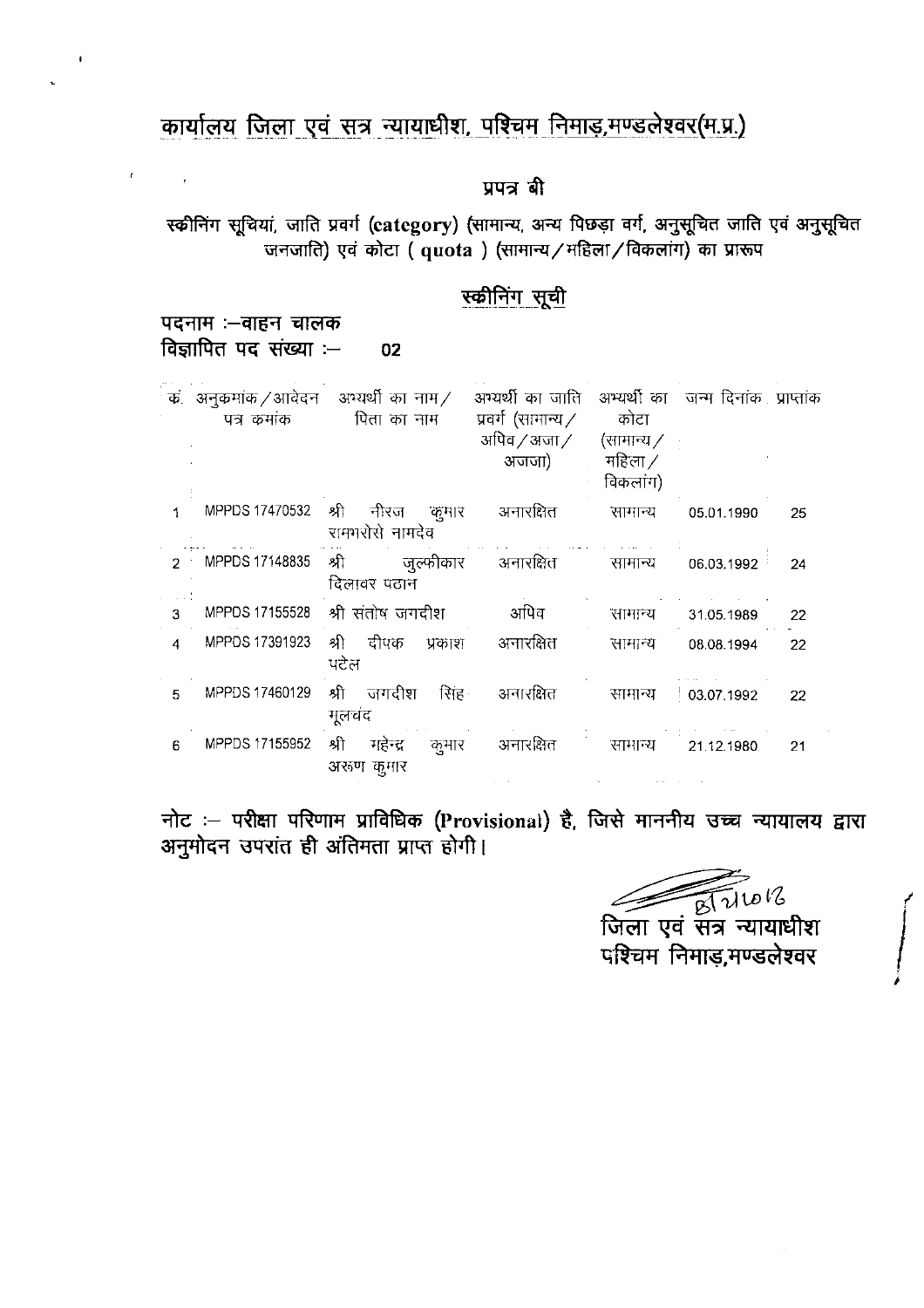# कार्यालय जिला एवं सत्र न्यायाधीश, पश्चिम निमाड़, मण्डलेश्वर(म.प्र.)

16

### प्रपत्र बी

स्कीनिंग सूचियां, जाति प्रवर्ग (category) (सामान्य, अन्य पिछड़ा वर्ग, अनुसूचित जाति एवं अनुसूचित जनजाति) एवं कोटा (quota) (सामान्य/महिला/विकलांग) का प्रारूप

# संशोधित स्कीनिंग सूची<br>भृत्य / चौकीदार / वाटरमेन

पदनाम :-विज्ञापित पद संख्या :-

 $\ddot{\phantom{a}}$ 

### महिला अनारक्षित 02 पद (संशोधित मेरिट सूची)

| ъ.            | अनुक्रमांक / आवेद<br>न पत्र कमाक | आभ्यर्थी का नाम $\angle$<br>पिता ⁄ पति का नाम | अभ्यर्थी का<br>जाति प्रवर्ग<br>(सामान्य ∕<br>अपिव / अजा /<br>अजजा) | अभ्यर्थी का<br>कोटा<br>(सामान्य $\nearrow$<br>महिला ⁄<br>विकलांग) | जन्म दिनांक प्राप्तांक |    |
|---------------|----------------------------------|-----------------------------------------------|--------------------------------------------------------------------|-------------------------------------------------------------------|------------------------|----|
|               | MPPDS 17170858                   | जया रमेशचंद्र                                 | अनारक्षित                                                          | महिला                                                             | 02.07.1985             | 26 |
| $\mathcal{D}$ | MPPDS 17195100                   | माया रामलाल वर्मा                             | अनारक्षित                                                          | महिला                                                             | 02.01.1983             | 25 |
| 3             | MPPDS 17268642                   | कोमल अभिषेक शर्मा                             | अनारक्षित                                                          | महिला                                                             | 04.01.1990             | 25 |
|               | MPPDS 17203641                   | रत्ना माधवसिह                                 | अनारक्षित                                                          | महिला                                                             | 11.01.1984             | 23 |
| 5             | MPPDS 17108333                   | अनिता नवीन परदेशी                             | अनारक्षित                                                          | महिला                                                             | 07.04.1989             | 22 |
| 6             | MPPDS17290188                    | रजनी मदनलाल पाटिल                             | अनारक्षित                                                          | महिला                                                             | 20.10.1985             | 19 |
|               |                                  |                                               |                                                                    |                                                                   |                        |    |

### महिला अजजा 02 पद (संशोधित मेरिट सूची)

| क. | अनुकमांक /     | अभ्यर्थी का नाम $\angle$ | अभ्यर्थी का       | अभ्यर्थी का       | जन्म दिनांक | प्राप्तांक |
|----|----------------|--------------------------|-------------------|-------------------|-------------|------------|
|    | आवेदन पत्र     | पिता ⁄ पति का नाम        | जाति प्रवर्ग      | कोटा              |             |            |
|    | कमांक          |                          | (सामान्य $\angle$ | (सामान्य $\angle$ |             |            |
|    |                |                          | अपिव ⁄ अजा ⁄      | महिला /           |             |            |
|    |                |                          | अजजा)             | विकलांग)          |             |            |
| 7  | MPPDS 17265252 | ममता राधेश्याम           | अजजा              | महिला             | 04 03 1987  | 24         |
| 8  | MPPDS 17231593 | काली दयाराम              | अजजा              | महिला             | 25.06.1994  | 23         |
| 9  | MPPDS 17124529 | संगीता अनारसिंह जाधव     | अजजा              | महिला             | 08.06.1990  | 22         |
| 10 | MPPDS 17267311 | प्रमीला प्रताप मुजाल्दे  | अजजा              | महिला             | 15.08.1983  | 21         |
| 11 | MPPDS 17446324 | रजनी सेवकराम             | अजजा              | महिला             | 14.05.1989  | 21         |
| 12 | MPPDS 17264453 | ममता शोभाराम             | अजजा              | महिला             | 01.05.1990  | 20         |
| 13 | MPPDS17244756  | संतरा गुलाबसिंह निराले   | अजजा              | विकलांग           | 07 10 1990  | 20         |
| 14 | MPPDS17457653  | वर्षा विक्रमसिंह         | अजजा              | विकलांग           | 06.05.1993  | 20         |
| 15 | MPPDS17460683  | प्रिया रमेश निंगवाल      | अजजा              | विकलांग           | 20.10.1991  | 20         |

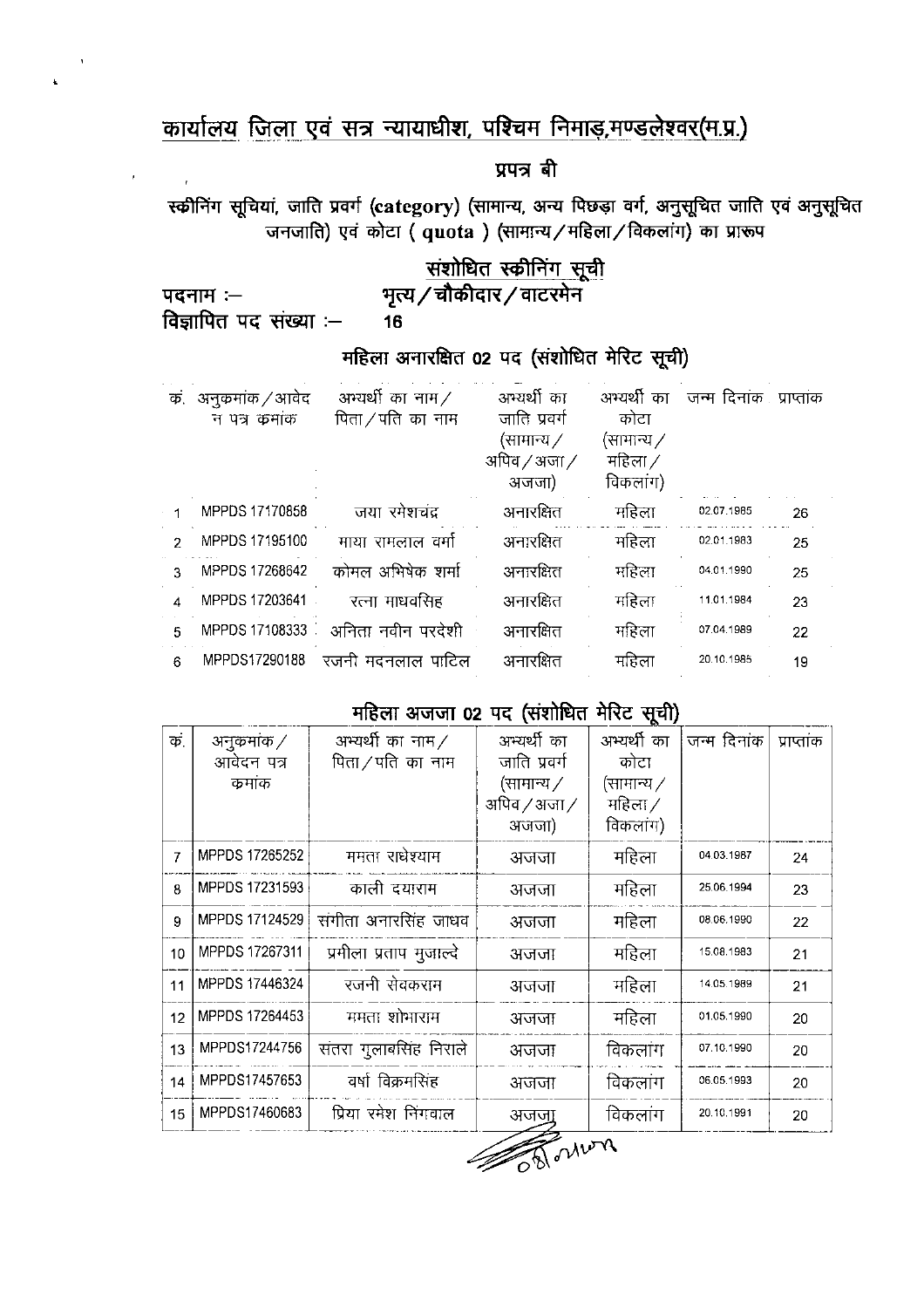(2)<br>अनारक्षित विकलांग 01 पद

| कं | अनुकमांक / आवेदन<br>पत्र कमाक | आभ्यर्थी का नाम $\angle$<br>पिता/पति का नाम | अभ्यर्थी का<br>जाति प्रवर्ग<br>(सामान्य ∕<br>अपिव / अजा /<br>अजजा) | अभ्यर्थी का<br>कोटा<br>(सामान्य ∕<br>महिला /<br>विकलांग) | जन्म दिनांक | प्राप्ताक |
|----|-------------------------------|---------------------------------------------|--------------------------------------------------------------------|----------------------------------------------------------|-------------|-----------|
| 16 | MPPDS 17385959                | लक्ष्मी रामगोपाल<br>विश्वकर्मा              | अपिव                                                               | विकलांग                                                  | 22.05.1981  | 27        |
| 17 | MPPDS 17234342                | श्री सुभाष चंपालाल वर्मा                    | अपिव                                                               | विकलांग                                                  | 12.09.1978  | 22        |
| 18 | MPPDS 17238772                | श्री सावन कालूराम<br>मंडलोई                 | अजजा                                                               | विकलांग                                                  | 10.06.1996  | 21        |

# अनारक्षित 05 पद (संशोधित मेरिट सूची)

| $\overrightarrow{\Phi}$ | अनुकमांक / आवेदन<br>पत्र कमाक | अभ्यर्थी का नाम $\angle$<br>पिता / पति का नाम | अभ्यर्थी का<br>जाति प्रवर्ग<br>(सामान्य ∕<br>अपिव / अजा /<br>अजजा) | अभ्यर्थी का<br>कोटा<br>(सामान्य ∕<br>महिला ⁄<br>विकलांग) | जन्म दिनांक | प्राप्तांक     |
|-------------------------|-------------------------------|-----------------------------------------------|--------------------------------------------------------------------|----------------------------------------------------------|-------------|----------------|
| 19                      | MPPDS 17220807                | करणसिंह प्रतापसिंह<br>श्री<br>चौहान           | अनारक्षित                                                          | सामान्य                                                  | 12.08.1989  | 27             |
| 20                      | MPPDS 17301252                | श्री पंकज राधेश्याम दुबे                      | अनारक्षित                                                          | सामान्य                                                  | 15.02.1978  | 26             |
| 21                      | MPPDS 17243039                | श्री प्रदीप माधवसिंह<br>तोमर                  | अनारक्षित                                                          | सामान्य                                                  | 31.01.1997  | 25             |
| 22                      | MPPDS 17358151                | श्री नारायण नथ्या मांधवे                      | अनारक्षित                                                          | सामान्य                                                  | 12.10.1978  | 24             |
| 23                      | MPPDS 17403218                | श्री मनोज रामू गुडमिले                        | अनारक्षित                                                          | सामान्य                                                  | 06.12.1984  | 24             |
| 24                      | MPPDS 17151778                | श्री साजिद शाकीर खान                          | अनारक्षित                                                          | सामान्य                                                  | 06 04 1998  | 24             |
| 25                      | MPPDS 17266448                | श्री अखिलेश नानूराम<br>वर्मा                  | अनारक्षित                                                          | सामान्य                                                  | 25.10.1986  | 24             |
| 26                      | MPPDS 17365345                | श्री मोहित किशोर शर्मा                        | अनारक्षित                                                          | सामान्य                                                  | 01.01.1994  | 24             |
| 27                      | MPPDS 17434370                | श्री संजय बोखार कड़ोले                        | अजा                                                                | सामान्य                                                  | 01.01.1979  | 23             |
| 28                      | MPPDS 17152020                | श्री फारूख अनवर खान                           | अनारक्षित                                                          | सामान्य                                                  | 21.08.1996  | 22             |
| 29                      | MPPDS 17165104                | श्री अकलेश हरिप्रसाद                          | अनारक्षित                                                          | सामान्य                                                  | 15.02.1992  | 22             |
| 30                      | MPPDS 17305797                | श्री जितेन्द्र सुखराम<br>रोकडे                | अनारक्षित                                                          | सामान्य                                                  | 12.01.1979  | 22             |
| 31                      | MPPDS 17231805                | श्री राहुल कमल शिंदे                          | अजा                                                                | सामान्य                                                  | 16.05.1994  | 22             |
| 32                      | MPPDS 17167382                | श्री राहुल नवनीत जैन                          | अनारक्षित                                                          | सामान्य                                                  | 04.02.1990  | 22             |
| 33                      | MPPDS 17387441                | श्री ऋषि कैलाशचंद्र अत्रे                     | अनारक्षित                                                          | सामान्य                                                  | 07.01.1994  | 22             |
| 34                      | MPPDS17109880                 | मनीष सुंदरलाल                                 | अनारक्षित                                                          | सामान्य                                                  | 14.07.1987  | 2 <sup>1</sup> |

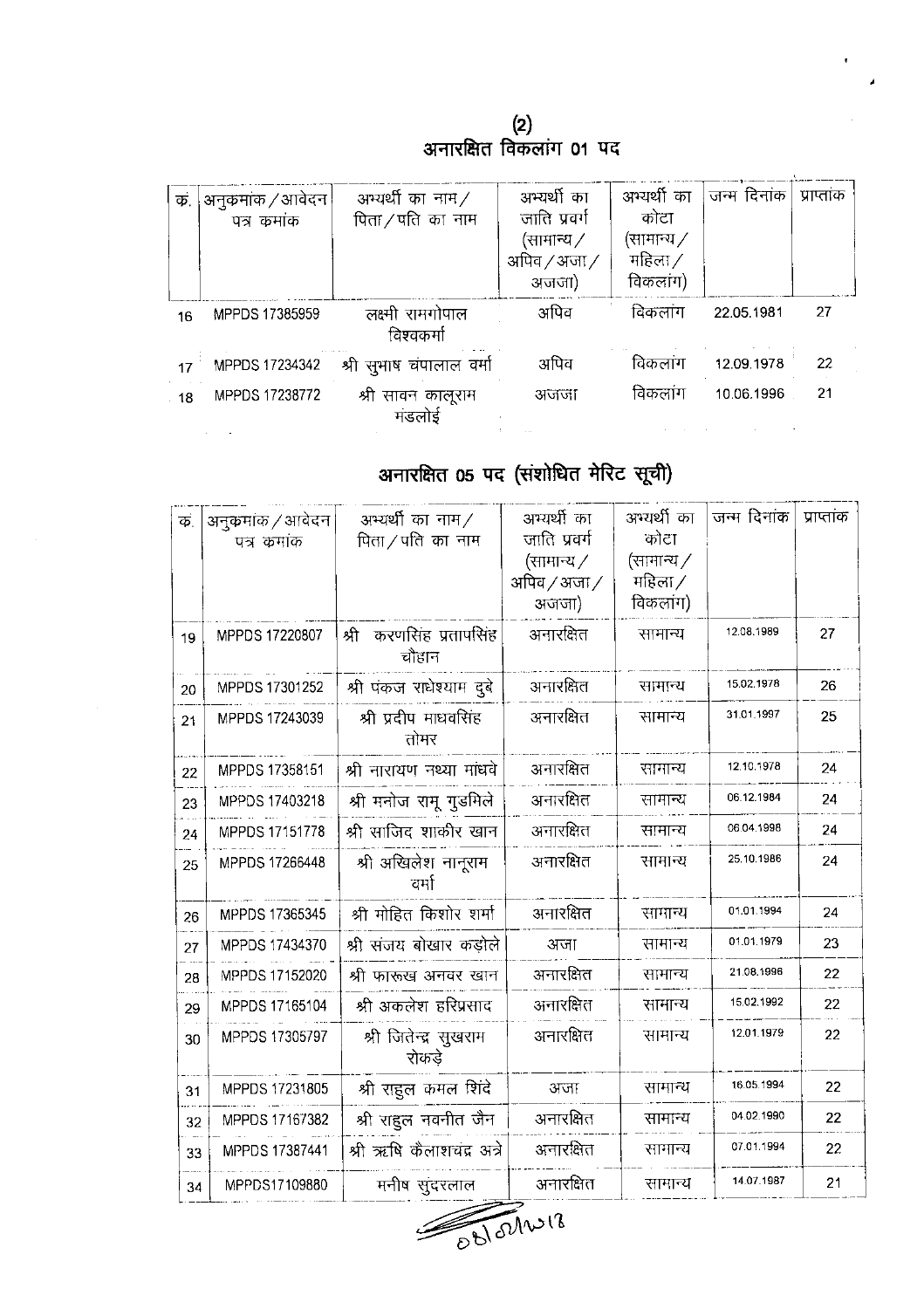|    |                                  |                                               | (3)                                              |                                        |             |            |
|----|----------------------------------|-----------------------------------------------|--------------------------------------------------|----------------------------------------|-------------|------------|
| क. | अनुक्रमांक / आवेदन<br>पत्र कमांक | अभ्यर्थी का नाम $\angle$<br>पिता ⁄ पति का नाम | अभ्यर्थी का<br>जाति प्रवर्ग<br>(सामान्य $\angle$ | अभ्यर्थी का<br>कोटा<br>(सामान्य $\not$ | जन्म दिनांक | प्राप्तांक |
|    |                                  |                                               | अपिव / अजा /<br>अजजा)                            | महिला $\angle$<br>विकलांग)             |             |            |
| 35 | MPPDS17154116                    | रवि सीताराम सोलकी                             | अनारक्षित                                        | सामान्य                                | 14.04.1990  | 21         |
| 36 | MPPDS17172060                    | अंतिम भीकनराव सोनाने                          | अनारक्षित                                        | सामान्य                                | 22.06.1991  | 21         |
| 37 | MPPDS17179682                    | धिसीलाल मांगीलाल<br>चंद्रावडे                 | अनारक्षित                                        | सामान्य                                | 13.08.1985  | 21         |
| 38 | MPPDS17180560                    | मोहितप्रसाद शंभुदयाल                          | अनारक्षित                                        | सामान्य                                | 06.12.1998  | 21         |
| 39 | MPPDS17186313                    | अनुराग ओमप्रकाश रावल                          | अनारक्षित                                        | सामान्य                                | 24.10.1989  | 21         |
| 40 | MPPDS17219373                    | संजय रमेश पवार                                | अनारक्षित                                        | सामान्य                                | 15.10.1994  | 21         |
| 41 | MPPDS17239324                    | नंदकिशोर गोपीलाल<br>चंदेल                     | अनारक्षित                                        | सामान्य                                | 08.05.1999  | 21         |
| 42 | MPPDS17246176                    | सचिन सुमन गठिया                               | अनारक्षित                                        | सामान्य                                | 18 11 1987  | 21         |
| 43 | MPPDS17290354                    | प्रदीप मांगीलाल तिवारी                        | अनारक्षित                                        | सामान्य                                | 16.07.1980  | 21         |
| 44 | MPPDS17328546                    | ऋषि दिलीप अत्रे                               | अनारक्षित                                        | सामान्य                                | 08.12.1996  | 21         |
| 45 | MPPDS17364357                    | रोशन पढरी भालसे                               | अजा                                              | सामान्य                                | 07.10.1998  | 21         |
| 46 | MPPDS17448678                    | राहुल दुलीचंद सूर्यल                          | अजा                                              | सामान्य                                | 05.06.1992  | 21         |

 $\sim$  +  $\,$  $\ddot{\phantom{a}}$ 

 $\bar{\mathbf{r}}$ 

### अन्य पिछड़ा वर्ग 02 पद

| $\overline{\Phi}$ | अनुक्रमांक / आवेदन<br>पत्र कमांक | अभ्यर्थी का नाम $\angle$<br>पिता / पति का नाम | अभ्यर्थी का<br>जाति प्रवर्ग<br>(सामान्य /<br>अपिव $/$ अजा $/$<br>अजजा) | अभ्यर्थी का<br>कोटा<br>(सामान्य $\angle$<br>महिला /<br>विकलांग) | जन्म दिनांक | प्राप्ताक |
|-------------------|----------------------------------|-----------------------------------------------|------------------------------------------------------------------------|-----------------------------------------------------------------|-------------|-----------|
| 47                | MPPDS 17149051                   | श्री राहुल दुर्गादास<br>कुशवाह                | अपिव                                                                   | सामान्य                                                         | 19.10.1990  | 27        |
| 48                | MPPDS 17149160                   | श्री पंकज दलवीरसिंह<br>साह                    | अपिव                                                                   | सामान्य                                                         | 26.07.1995  | 27        |
| 49                | MPPDS 17197319                   | श्री सचिन अनोकचंद<br>पाटीदार                  | अपिव                                                                   | सामान्य                                                         | 20.11.1997  | 27        |
| 50                | MPPDS 17197583                   | श्री राजकुमार रमेश<br>मालाकार                 | अपिव                                                                   | सामान्य                                                         | 24.04.1989  | 27        |
| 51                | MPPDS 17389913                   | श्री राजकमल राजेन्द्र<br>प्रसाद कोष्टा        | अपिव                                                                   | सामान्य                                                         | 14.09.1989  | 27        |
| 52                | MPPDS 17347472                   | श्री समीर मंजूर खान                           | अपिव                                                                   | सामान्य                                                         | 23.12.1997  | 26        |

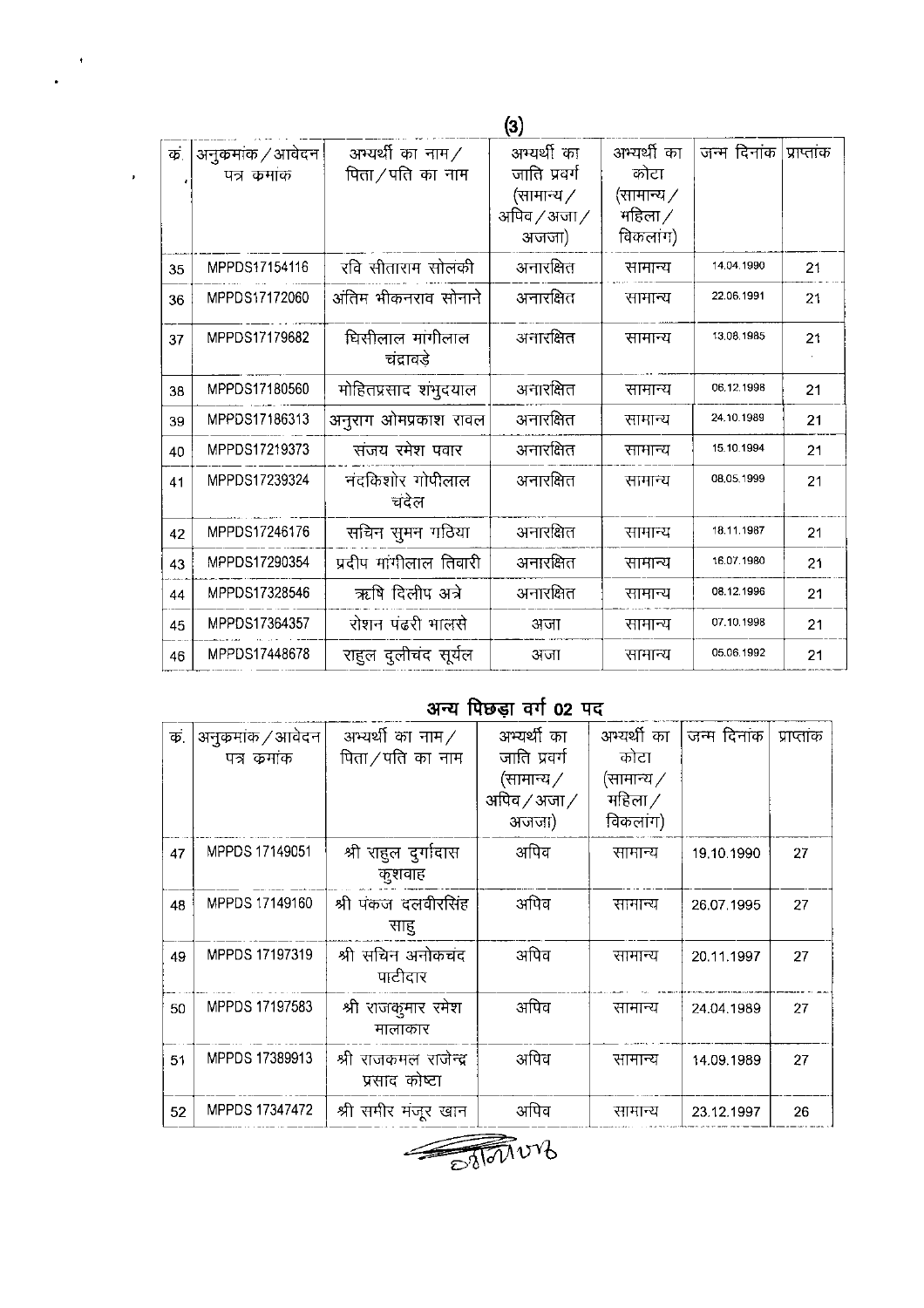्<br>(4)<br>अनुसूचित जनजाति 04 पद

| क.     | अनुकमांक / आवेदन<br>पत्र कुमांक | अभ्यर्थी का नाम $\angle$<br>पिता/पति का नाम | अभ्यर्थी का<br>जाति प्रवर्ग<br>(सामान्य /<br>अपिव $\angle$ अजा $\angle$<br>अजजा) | अम्यर्थी का<br>कोटा<br>(सामान्य ∕<br>महिला /<br>विकलाग) | जन्म दिनांक | प्राप्तांक |
|--------|---------------------------------|---------------------------------------------|----------------------------------------------------------------------------------|---------------------------------------------------------|-------------|------------|
| 53     | MPPDS 17289629                  | श्री विरेन्द्र श्रीराम<br>काबरे             | अजजा                                                                             | सामान्य                                                 | 14.01.1986  | 27         |
| 54     | MPPDS 17303954                  | श्री राजकुमार रंजीत<br>सिंह                 | अजजा                                                                             | सामान्य                                                 | 01.07.1990  | 26         |
| 55     | MPPDS 17356701                  | श्री शैलेन्द्र प्रजापाल<br>ठाकुर            | अजजा                                                                             | सामान्य                                                 | 01.03.1991  | 26         |
| 56     | MPPDS 17152236                  | श्री विपत रमेशचंद्र<br>कुमार                | अजजा                                                                             | सामान्य                                                 | 21.07.1990  | 25         |
| 57     | MPPDS 17306445                  | श्री राहुल सुखलाल<br>चौहान                  | अजजा                                                                             | सामान्य                                                 | 07.07.1996  | 25         |
| 58     | MPPDS 17330370                  | श्री संजय राधेश्याम                         | अजजा                                                                             | सामान्य                                                 | 07.02.1995  | 25         |
| 59     | MPPDS 17254274                  | श्री सचिन बाबूलाल                           | अजजा                                                                             | सामान्य                                                 | 26.07.1988  | 24         |
| 60     | MPPDS 17154095                  | श्री राकेश धनसिंह<br>मुजाल्दे               | अजजा                                                                             | सामान्य                                                 | 26.01.1986  | 24         |
| 61     | MPPDS 17306160                  | श्री मुकेश हिरालाल<br>मण्डलोई               | अजजा                                                                             | सामान्य                                                 | 09.01.1981  | 24         |
| $62 -$ | MPPDS 17309237                  | श्री जमनासिंह<br>पहलसिंह                    | अजजा                                                                             | सामान्य                                                 | 03.11.1992  | 24         |
| 63     | MPPDS 17326513                  | श्री सुनिल सुखदेव<br>मण्डलोई                | अजजा                                                                             | सामान्य                                                 | 14.01.1996  | 24         |
| 64     | MPPDS 17352171                  | श्री राहुल मोहनसिंह                         | अजजा                                                                             | सामान्य                                                 | 05.08.1998  | 24         |
| 65     | MPPDS 17396769                  | श्री अमित अनोखीलाल<br>निगवाल                | अजजा                                                                             | सामान्य                                                 | 27.11.1990  | 24         |
| 66     | MPPDS 17457153                  | श्री श्याम मिश्रीलाल<br>भूरिया              | अजजा                                                                             | सामान्य                                                 | 01.07.1985  | 24         |
| 67     | MPPDS 17473315                  | श्री मालसिंह ज्ञानसिंह<br>चौहान             | अजजा                                                                             | सामान्य                                                 | 10.03.1989  | 24         |

नोट :— परीक्षा परिणाम प्राविधिक (Provisional) है, जिसे माननीय उच्च न्यायालय द्वारा<br>अनुमोदन उपरांत ही अंतिमता प्राप्त होगी।

जिला एवं सत्र न्यायाधीश<br>परिचम निमाड,मण्डलेश्वर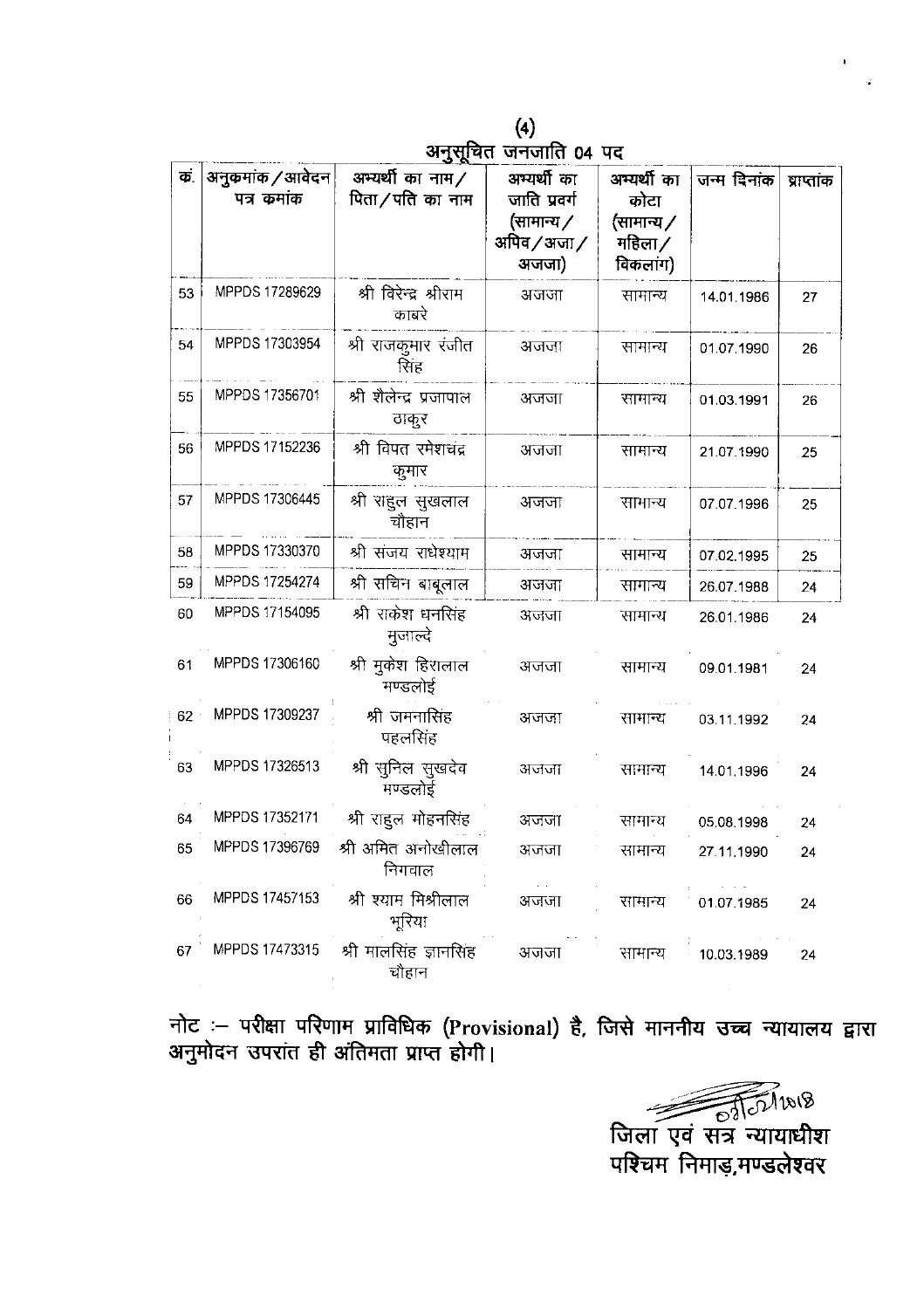### कार्यालय जिला एवं सत्र न्यायाधीश, पश्चिम निमाड़,मण्डलेश्वर(म.प्र.)

#### प्रपत्र बी

स्कीनिंग सूचियां, जाति प्रवर्ग (category) (सामान्य, अन्य पिछड़ा वर्ग, अनुसूचित जाति एवं अनुसूचित जनजाति) एवं कोटा ( quota ) (सामान्य / महिला / विकलांग) का प्रारूप

### स्कीनिंग सूची

स्वीपर पदनाम $:=$ विज्ञापित पद संख्या :--02 अनूसूचित जाति 01 पद

| क. | अनुकमांक / आवेदन | आभ्यर्थी का नाम $\angle$ | अभ्यर्थी का जाति अभ्यर्थी का जन्म दिनांक |                 |            | प्राप्ताक |
|----|------------------|--------------------------|------------------------------------------|-----------------|------------|-----------|
|    | पत्र कमांक       | पिता / पति का नाम        | प्रवर्ग (सामान्य /                       | कोटा            |            |           |
|    |                  |                          | अपिव $/$ अजा $/$                         | (सामान्य $\not$ |            |           |
|    |                  |                          | अजजा)                                    | महिला /         |            |           |
|    |                  |                          |                                          | विकलांग)        |            |           |
|    | MPPDS 17142773   | श्री संजय दिनेश खेडे     | अजा                                      | सामान्य         | 15.04.1989 | 26        |
|    | MPPDS 17356230   | श्री प्रदीप डूंडेराम     | अजा                                      | सामान्य         | 12.07.1976 | 24        |
| 3  | MPPDS 17177054   | श्री जितेन्द्र शिवराम    | अजा                                      | सामान्य         | 14.11.1995 | 21        |
|    |                  | गांगले                   |                                          |                 |            |           |

### अनुसूचित जनजाति 01 पद

| $\overline{\Phi}$ | 'अनुक्रमांक / आवेदन।<br>पत्र कुमाक | अभ्यर्थी का नाम $\angle$<br>पिता / पति का नाम | अभ्यर्थी का जाति<br>प्रवर्ग (सामान्य $\angle$<br>अपिव $/$ अजा $/$<br>अजजा) | अभ्यर्थी का<br>कोटा<br>(सामान्य ∕<br>महिला /<br>विकलांग) | जन्म दिनांक | प्राप्ताक |
|-------------------|------------------------------------|-----------------------------------------------|----------------------------------------------------------------------------|----------------------------------------------------------|-------------|-----------|
|                   | MPPDS 17385002                     | रिंकी बाबूलाल                                 | अजजा                                                                       | महिला                                                    | 26.09.1996  | 26        |
| 5                 | MPPDS 17142938                     | श्री प्रमोद तुकाराम<br>बामनक                  | अजजा                                                                       | सामान्य                                                  | 07.03.1993  | 18        |
| 6                 | MPPDS 17454155                     | श्री संजय कुमार<br>पुनमचंद्र सुलताने          | अजजा                                                                       | सामान्य                                                  | 30.06.1986  | 18        |

नोट :- परीक्षा परिणाम प्राविधिक (Provisional) है, जिसे माननीय उच्च न्यायालय द्वारा अनुमोदन उपरांत ही अंतिमता प्राप्त होगी।

जिला एवं सत्र न्यायाधीश पश्चिम निमाड,मण्डलेश्वर